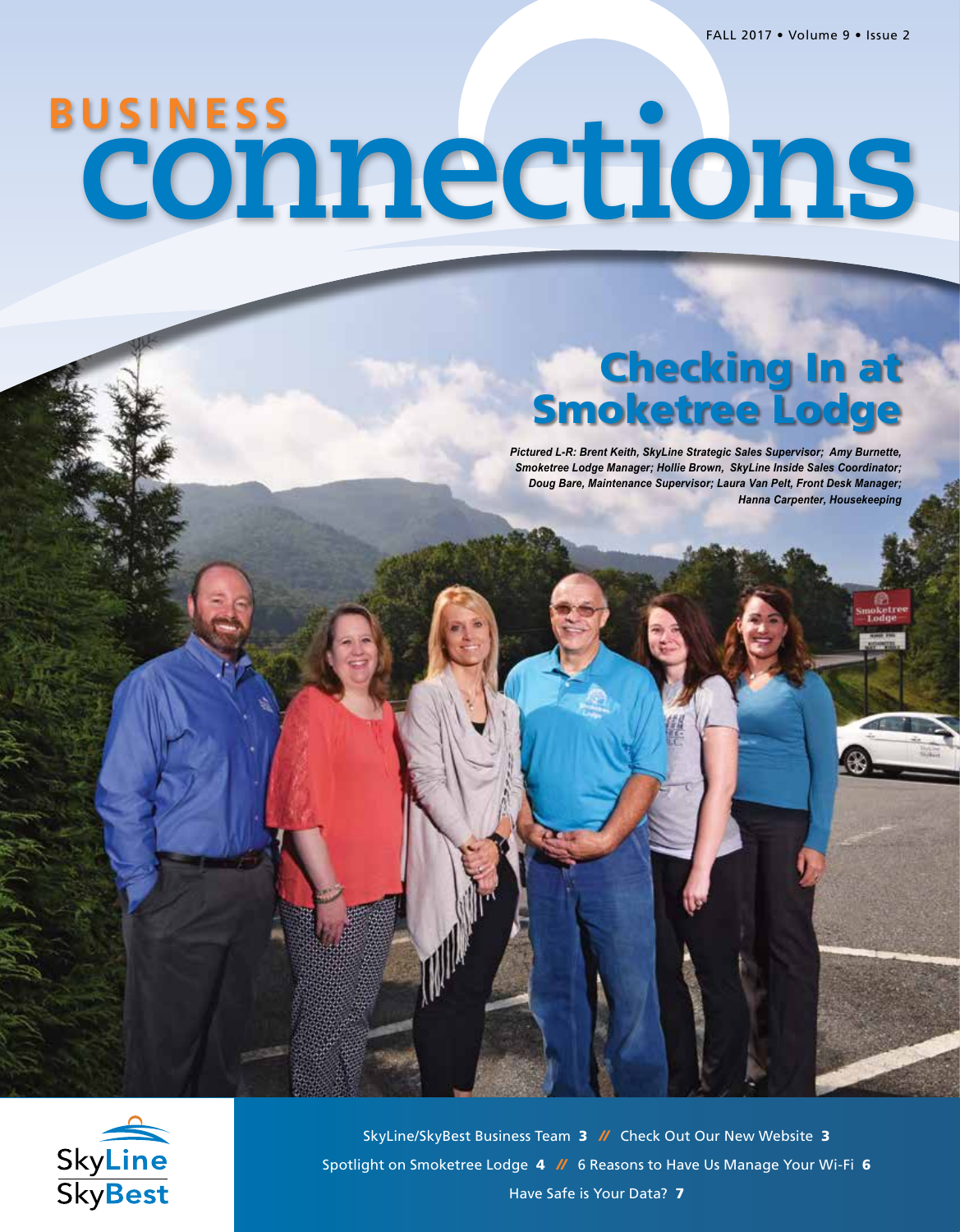

Management Jimmy C. Blevins *Chief Executive Officer*

Business Sales Department Contact Information 1-844-SKYBEST businesssolutions@skyline.org

Robin Miller Inside Sales Coordinator robin.miller@skyline.org

Hollie Brown Inside Sales Coordinator hollie.brown@skyline.org

Corporate Office 1200 NC Hwy 194 N, West Jefferson, NC 28694.

No part of this publication may be reproduced, stored in a retrieval system or transmitted in any form, electronic, photocopying, recording, mechanical or otherwise without the prior written permission of SkyLine/SkyBest. All rights are reserved. Copyright ©2017 by SkyLine Membership Corp. and SkyBest Communications, Inc. and Cornerstone Publishing Group, Inc.

Trademarks

All brand names and product names used in this publication are trade names, service marks, trademarks or registered trademarks of their respective owners.

Additional Issues

Extra issues are available to business customers on a limited basis while supplies last. Contact Robin Miller at 1-844-SKYBEST.

Postmaster Send Changes To Kala Johnson Marketing Specialist

SkyLine/SkyBest PO Box 759 West Jefferson, NC 28694



# **connections BUSINESS**

#### **Coming together is a beginning. Keeping together is "progress. Working together is success."** This quote from Henry

Ford about teamwork seems like an apt way to introduce the Fall 2017 issue of *Business Connections*, since it features examples of people and organizations teaming up to achieve more than would be possible individually.

We begin on page 3 with a look at our **SkyLine/SkyBest Business Team**. Led by Brent Keith, Strategic Sales Supervisor, this team combines many years of communications technology experience to develop the best solutions to meet your needs.

On pages 4 and 5, you'll find a **Business Spotlight on Smoketree Lodge** in Banner Elk. This High Country resort first teamed up with SkyLine/SkyBest in 1990, and we've provided services to keep its staff and guests connected ever since.

Are you tired of handling Wi-Fi issues on your own? Don't miss **6 Reasons to Have Us Manage Your Wi-Fi** on page 6. With the SkyLine/SkyBest experts on your side, you'll be able to focus on core business activities rather than troubleshoot Wi-Fi problems. Then on page 7, we ask **How Safe is Your Data?** If you have concerns, our team can offer information and recommendations.

SkyLine/SkyBest is honored to equip your team with the services—internet, security, television, voice, phone systems and hosting—to work efficiently and productively. Contact us anytime for assistance.



Sincerely,

F.C. Blev T

Jimmy C. Blevins *Chief Executive Officer*

PRINTED ON RECYCLED PAPER *Cover photo by Todd Bush*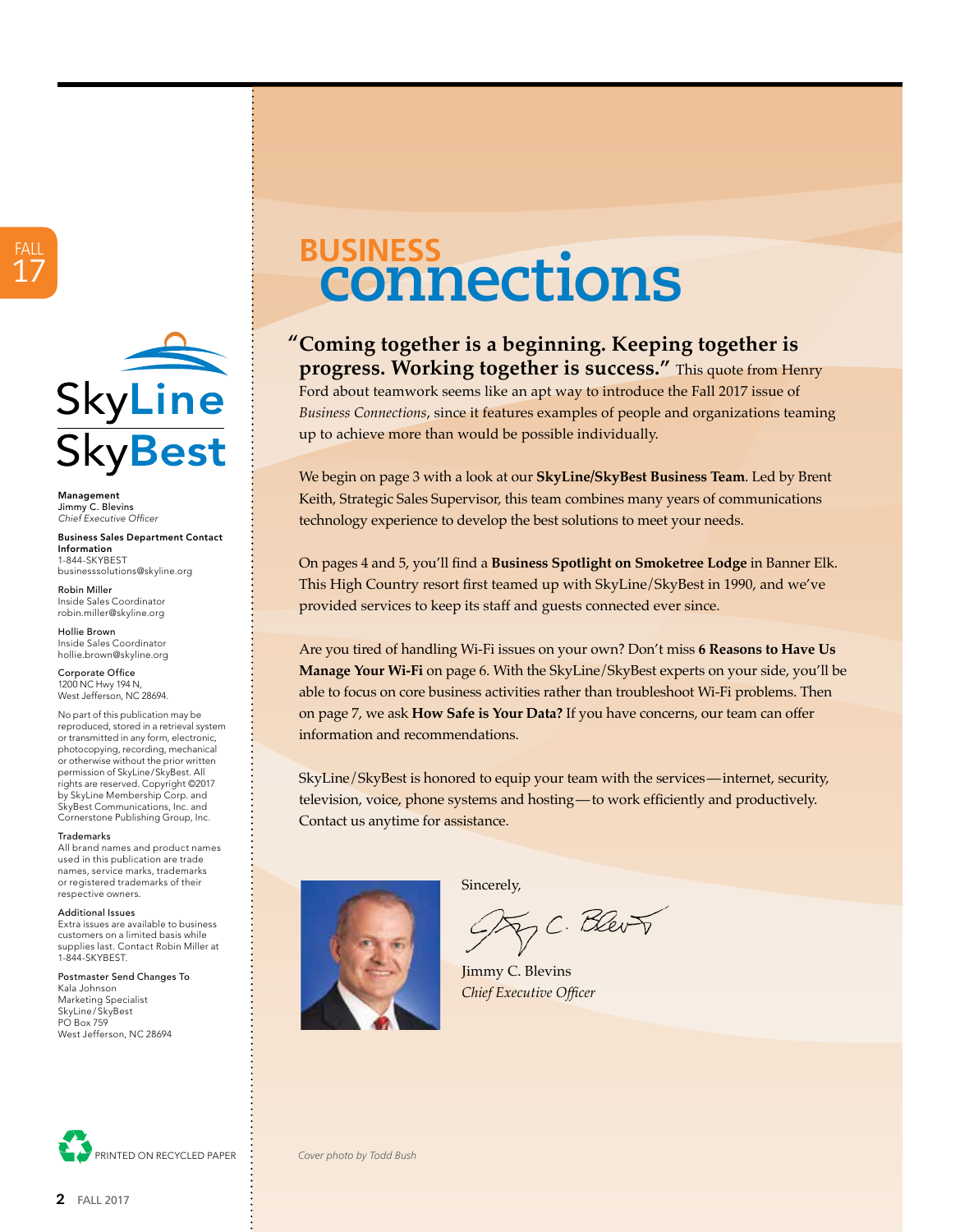Your Source for Customized Solutions: SkyLine/SkyBest Business Team

Is your business considering an internet upgrade to better accommodate growing usage? Are you looking for ways to save money on communications services? For help with these and other business challenges, contact the SkyLine/SkyBest Business Team.

#### **Led by Brent Keith, Strategic Sales Supervisor, this team includes:**

- Charity Shatley, Business Sales Executive
- Graham Brown, Business Sales Executive
- Robin Miller, Inside Sales Coordinator
- Hollie Brown, Inside Sales Coordinator
- Tony Holt, Business Sales Technical Consultant

Keith notes, "The SkyLine/SkyBest Business Team will work with your business to assess your needs and preferences and develop a customized solution. We provide continuing one-on-one support, which means you can always call us with questions or concerns as they come up."

SkyLine/SkyBest offers a broad selection of business solutions  —internet, security, television, voice, phone systems and hosting—to meet your needs. These solutions evolve over time due to changes in communications technology and market forces, and you can count on our Business Team for the latest information. We now offer Hosted VoIP phone systems as well as cloud data storage and disaster recovery solutions.

For example, the SkyLine/SkyBest business bundles were recently revamped to offer even better value to our customers. "We look for ways to help customers cut costs while still receiving the SkyLine/SkyBest services they need. Our business bundles are a great example of that. In addition, customers often experience savings when they switch to our long-distance and Hosted VoIP services," says Keith.

**To get assistance for your business from the SkyLine/SkyBest Business Team, call 1-844-SKYBEST or email us at businesssolutions@skyline.org.**

#### **Check Out Our New Website**

In July 2017, SkyLine/SkyBest launched our new consolidated website located at SkyBest.com, which offers a convenient one-stop destination for all SkyLine and SkyBest services.

This website represents a new chapter in our online story. For many years, members and customers have visited a suite of websites—SkyBest.com, SkyLine.org, SkyBestTV.com and SkyBestSecurity.com —to learn about our various services. Now, all of this content is in one place at SkyBest.com.

At SkyBest.com, you'll now find features created with today's busy customers in mind, including:

- **Mobile-friendly design** for better viewing and navigation on small screens
- **Enhanced support section** for faster answers to your questions
- **Appointment scheduler** for quick and easy set-up of appointments at any of our customer service centers

**We urge you to check out what's new at SkyBest.com and follow us on Facebook and Instagram for updates and special offers.**

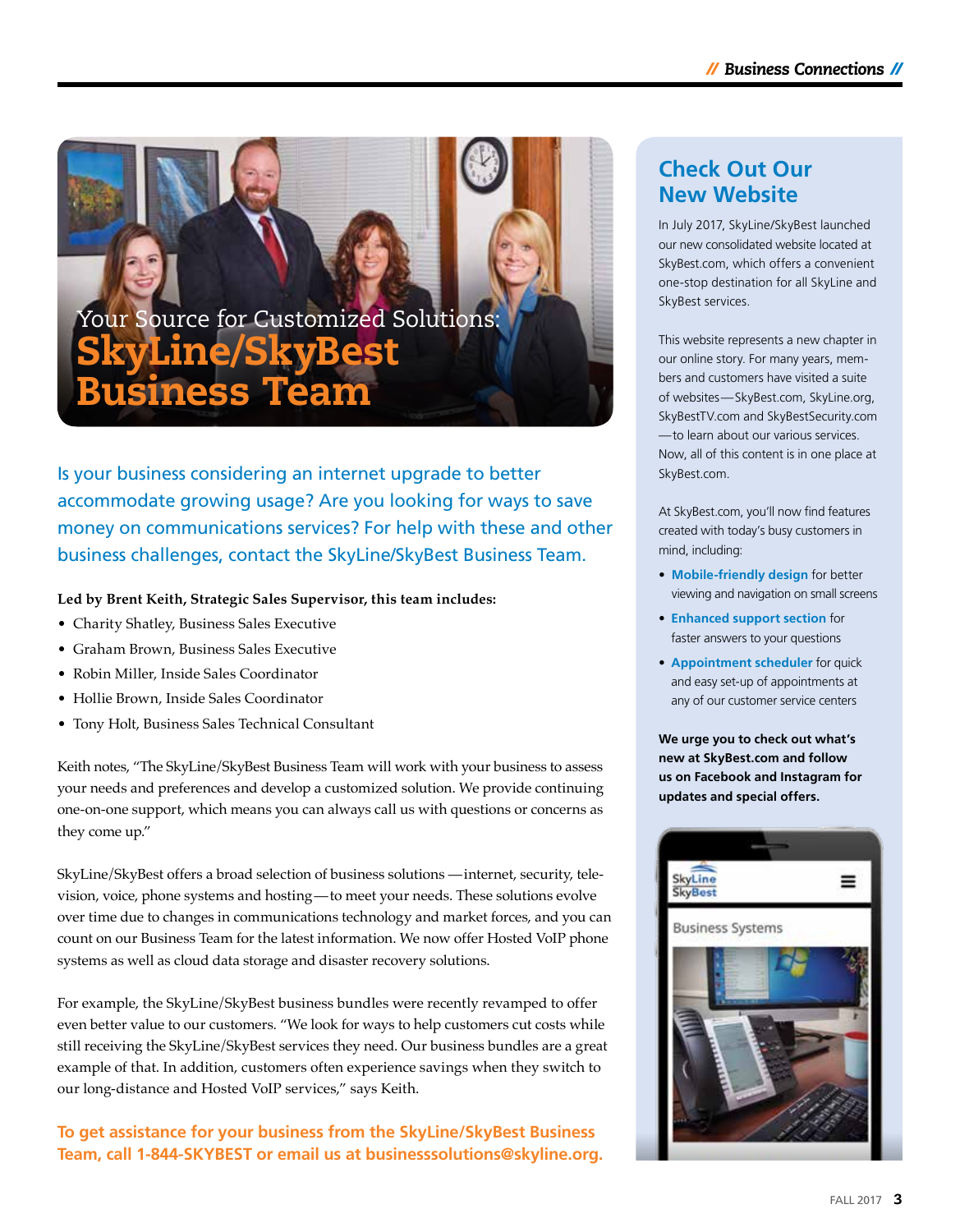# **Smoketree Lodge**

*An affordable home base from which to enjoy priceless views*



A myriad of options await guests of Smoketree Lodge in Banner Elk. They can savor the peace and solitude of the Blue Ridge Mountains or partake in the many activities available in the High Country. Depending on the season, the hotel's prime location makes it easy to fill vacation time with skiing, snowtubing, trout fishing, horseback riding, golfing, hiking or whitewater rafting.

#### **Cozy and Convenient**

After days spent outside, Smoketree Lodge's rustic mountain décor—including a beautiful stone fireplace in the lobby—provides a cozy place to unwind. There's a choice of accommodations at daily or weekly rates to match the needs of different groups of vacationers: regular and large studios as well as one- and twobedroom suites, all equipped with kitchenettes. Each unit has a phone with free local calls and voice mail, plus cable TV service with a lineup including ESPN and Disney Channel.

Other Smoketree Lodge amenities include a heated indoor pool, exercise room, whirlpool/hot tub, saunas, game center, DVD movie rentals and picnic areas with grills. Laundry facilities are available on site.

#### **"It Feels Like Home"**

Manager Amy Burnette has worked at Smoketree Lodge for 22 years. She says, "It's a great company to work for. After all these years, it feels like home and feels like family."

SkyLine/SkyBest has been around Smoketree Lodge even longer than Burnette, having been the hotel's communications provider for 27 years. Brent Keith, Strategic Sales Supervisor, notes, "We currently supply Smoketree Lodge with business phone lines, key system and PBX equipment, fiber-based broadband internet service and centralized Wi-Fi equipment. In addition, SkyLine/ SkyBest offers the support Smoketree Lodge needs to keep its guests happy."

#### **New Wi-Fi Network Pleases Guests**

New Wi-Fi equipment was installed about a year ago to expand the coverage area and improve speed.

Keith explains, "Smoketree Lodge's guests needed faster and more reliable Wi-Fi internet connectivity, and the Wi-Fi equipment previously in use was unable to deliver this level of performance. It only worked in the lobby and in the rooms closest to the lobby. Amy Burnette asked SkyLine/SkyBest to implement a wireless network that would not only provide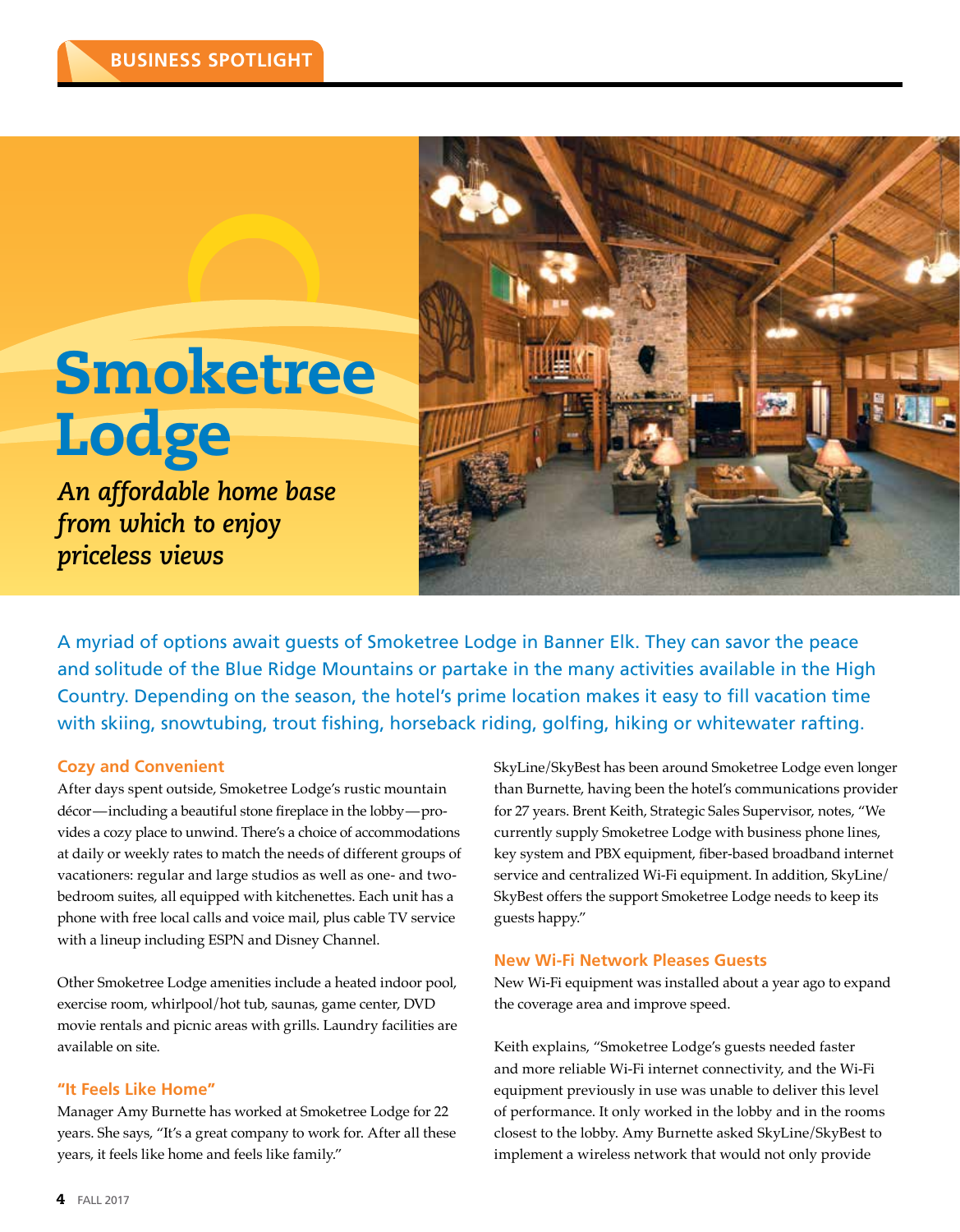fast and reliable Wi-Fi service but would also be able to grow and keep pace with the future needs of guests. So we installed new Wi-Fi equipment at Smoketree Lodge that's exactly that—reliable, expandable and able to meet the high bandwidth requirements of today and tomorrow."

Burnette is now hearing rave reviews about the Wi-Fi service at Smoketree Lodge. "Everybody loves it. We haven't had a single complaint since this new system was installed. Our guests can access Wi-Fi throughout the building and the connection is fast. They can even stream movies without having speed issues," she says.

#### *Our guests can access Wi-Fi throughout the building and the connection is fast. They can even stream movies without having speed issues."*

— AMY BURNETTE, MANAGER, SMOKETREE LODGE

For security reasons, Smoketree Lodge has a separate SkyLine/SkyBest internet network for employee use only. Burnette adds, "This network also operates well and gives us the speed we need to work efficiently."

#### **A Strong Relationship With SkyLine/SkyBest**

How does Burnette feel about the customer service from SkyLine/SkyBest? She replies, "It's awesome. Anytime we have an issue, SkyLine/SkyBest is right on top of it. When I call, an actual person answers the phone and is usually able to give me the help or answers I need during that call. By contrast, other businesses I deal with don't even return calls when I leave a message. I'm impressed with SkyLine/SkyBest and really enjoy our working relationship."

Building strong customer relationships is important to SkyLine/SkyBest. Keith says, "We pride ourselves in providing the firstclass services, equipment and support that our business customers want and deserve. We try to anticipate the needs of our customers, as we've done with Smoketree Lodge, to help them maintain a competitive edge."



**Smoketree Lodge is located at 11914 Highway 105 South in Banner Elk. For more details about the hotel, including timeshare opportunities, call 828-963-6505 or visit www.smoketree-lodge.com.** 



#### **Your Business Deserves the Best Connections**

Choose SkyBest to get everything your business needs from its internet service:

- **The Fastest Speeds Available** SkyBest offers fiber-based broadband internet service with speeds up to 1 Gig, which equals a mindboggling 1,000 Mbps.
- **Dedicated Fiber-Optic Internet** Your connection is not shared with other customers, resulting in maximum reliability and NO peak-hour slowdowns.
- **Symmetrical Internet Speeds** Your upload speed is as fast as your download speed, which is especially beneficial if your business regularly uploads large data files to the cloud.
- **Knowledgeable Local Support** The SkyBest team takes your success personally and is just a phone call away when your business needs assistance.

**Check your current internet speed using the Broadband Internet Speed Test at http://skybestsupport.net. To discuss your options for a speed upgrade, call our Business Sales team at 1-844-SKYBEST.**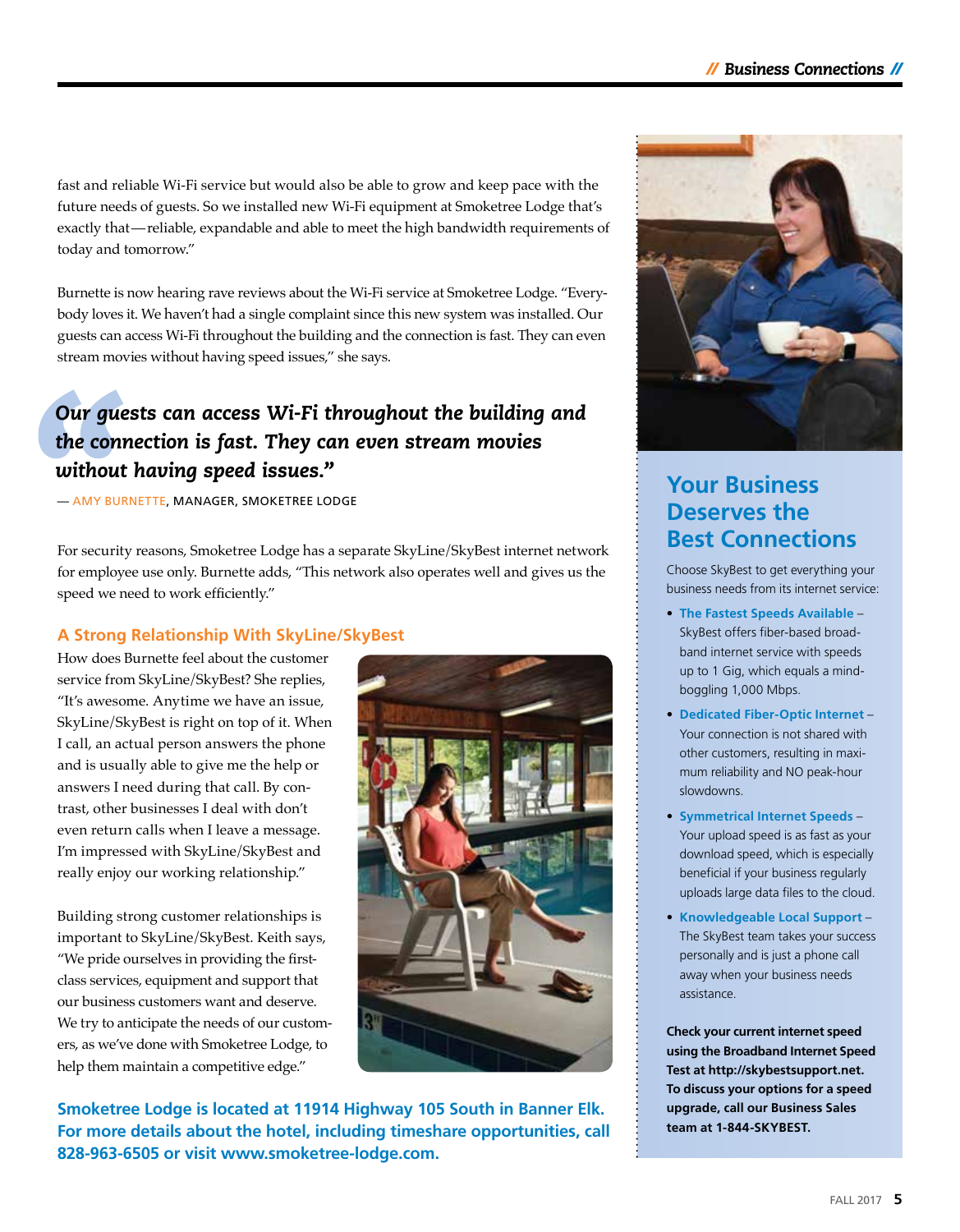# **6** Reasons to Have Us Manage Your Wi-Fi

With so many wireless devices used by employees and visitors, it's virtually a given that your business needs to have a Wi-Fi network. So the real question becomes this: Should you handle Wi-Fi as a doit-yourself project or should you leave it to the experts at SkyLine/SkyBest?

- **1. Specifically designed for a business environment.** SkyLine/ SkyBest uses commercial-grade access points, which provide stronger and more secure signals than the consumer-grade variety. In addition, the access points in a managed system are linked, ensuring that you always have the best possible connection.
- **2. Offers low, predictable costs.** We maintain and enhance the Wi-Fi service for you, so there are no surprise maintenance, upgrade or replacement fees. Plus, you have the option to lease or buy the Wi-Fi equipment.
- **3. Eliminates the hassles of trying to do your own installation, maintenance and troubleshooting.** As a business owner or manager, you have enough on your plate. Your time is much better spent focusing on your core business activities rather than trying to be your own "tech support" whenever someone has a Wi-Fi issue. With SkyLine/SkyBest, you get 24x7 technical support from a local company you know and trust.
- **4. Easily accommodates your growing needs.** The flexible infrastructure can grow as your business grows. Need addi-

tional coverage? No problem! We can easily add additional access points for a low monthly fee. We can also add a guest network to keep your business and customer traffic separate and highly secure.

- **5. Features cloud-based management.** We offer a cloud-based solution, which provides simplified configuration, ongoing control and automatic coordination of network equipment. The system marries the best of the centralized controller model with state-of-the-art advances in radio frequency (RF) engineering such as beam steering, RF management and interference avoidance delivered via "Smart Wi-Fi" antenna technology.
- **6. Gives you peace of mind.** You won't have to worry about security, since you'll know your wireless connection is professionally installed with all appropriate security measures in place.

**To learn about current pricing and availability of SkyLine/SkyBest Wi-Fi, please call 1-844-SKYBEST.**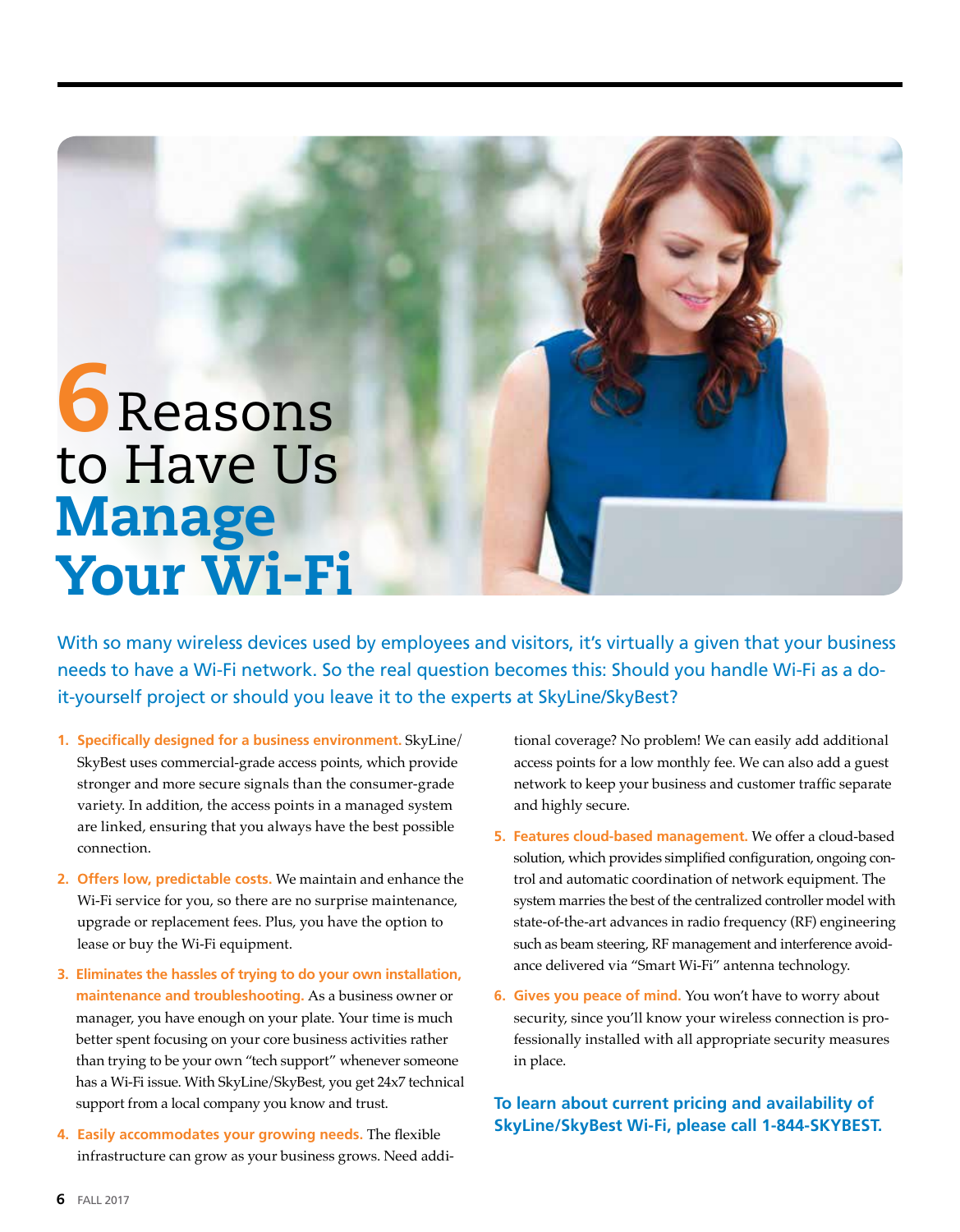# How Safe is Your Data?

*Online backup protects the information that's critical to your business* 



What is your small business doing to protect your data? Are you burning CDs when you think of it? Storing files on a small network server? Using thumb drives? These backup methods have three major flaws:

- 1. They are not automated in any way and depend entirely on someone remembering to do the backup.
- 2. Since they aren't always checked, there's no assurance that the backups are working.
- 3. Rarely, if ever, are the files stored at an off-site location, so the data is not fully secure or accessible online while away from the office.

Given the importance of your data, an outsourced program for online data backup could be one of the most important investments you make in your business. According to a study by IDC, an independent researcher in the areas of information technology, businesses that didn't outsource data backup lost an average of over three times as much money as a result of a disaster incident. The study also found that it typically takes one-third the time for a business to get up and running again after a disaster if backups are done online versus in-house.

Some of the most common reasons for data loss are hardware failure, human error, hardware corruption, theft and viruses. On top of these risks, businesses must also factor in the potential for natural disasters such as floods and fires. You can reduce the odds of a data disaster by making plans now to use online data backup and storage.

**To learn more about SkyLine/SkyBest's data back-up and disaster recovery, call the SkyLine/SkyBest Business Team at 1-844-SKYBEST.**

#### **Online Backup vs. Online Storage**

Online backup and online storage are two different services that are often confused with each other. Here are the basic definitions:

**Backup** is a manual or automated way to have information kept secure and made available in the event of a disaster. Online backup is usually done with software that is downloaded and installed on your computer. This software encrypts your files and uploads them. Once installed and configured, the backup process is more or less automatic.

**Storage** is simply the capability to put files somewhere else. This is done so as to share the files with others, save space on the local drive or have a way to access files from anywhere with an internet connection.